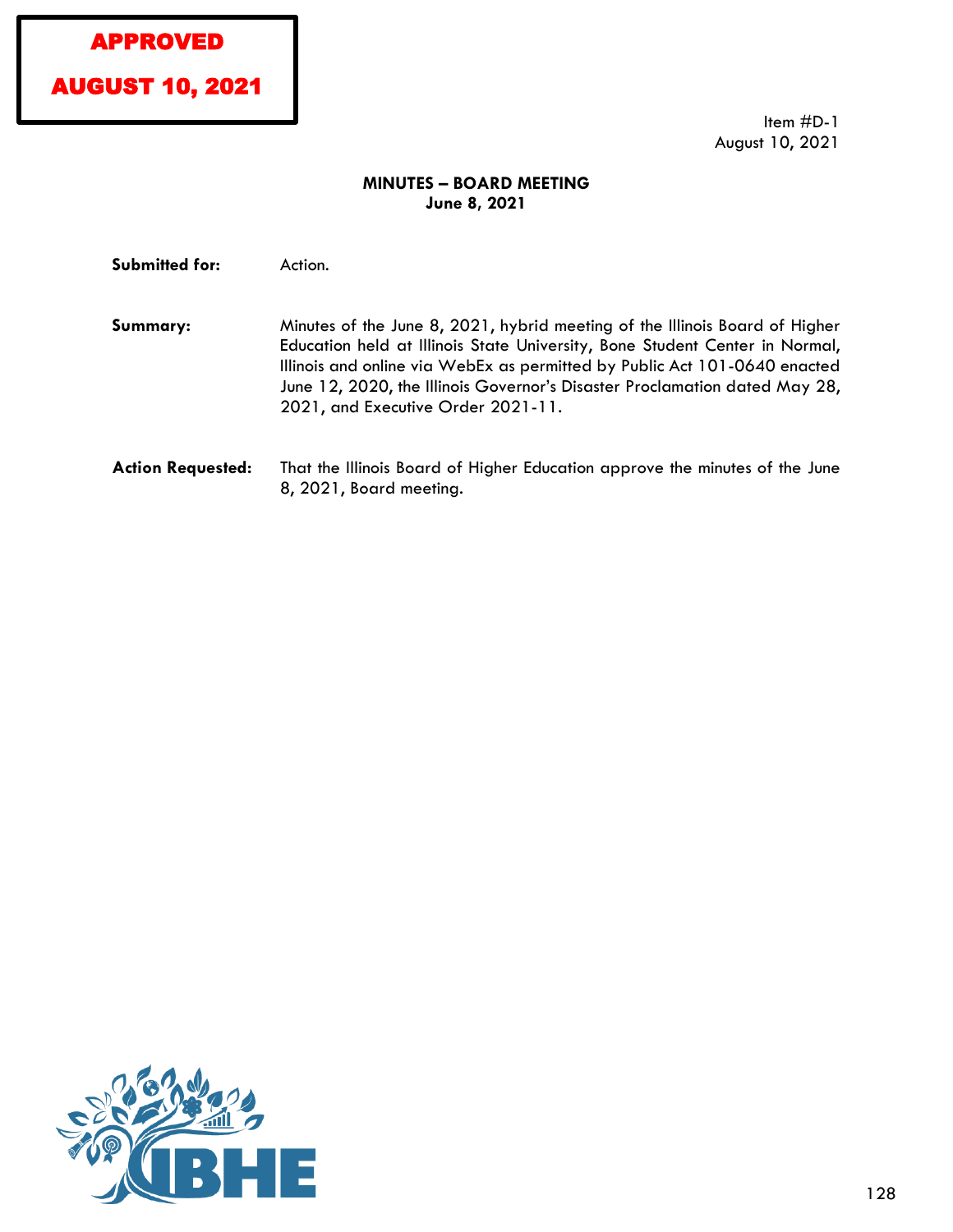#### STATE OF ILLINOIS BOARD OF HIGHER EDUCATION

## **MINUTES – BOARD MEETING June 8, 2021**

A hybrid meeting of the Illinois Board of Higher Education (IBHE) was called to order at 1:00 p.m. at Illinois State University, Student Bone Center, Normal, Illinois and via WebEx as permitted by Public Act 101-0640 enacted June 12, 2020, the Illinois Governor's Disaster Proclamation dated May 28, 2021, and Executive Order 2021-11.

The following Board members were present in person: John Atkinson, Chair, Andrea Evans, Teresa Garate, and Kenneth Shaw. The following Board members were present via video conference: Jennifer Delaney, Derek Douglas, Jennifer Garrison, Veronica Herrero, Pranav Kothari, Clarence Wyatt, and Eric Zarnikow.

Others present in person: Ms. Ginger Ostro, Illinois Board of Higher Education; Dr. Larry Dietz, Illinois State University; Dr. Lisa Freeman, Northern Illinois University; Dr. Cheryl Green, Governors State University; Dr. Dan Mahony, Southern Illinois University; President Zaldwaynaka Scott, Chicago State University; Dr. Austin Lane, Southern Illinois University; and Ms. Tracy Rembusch, Illinois Board of Higher Education. Others present via video conference: Mr. Mark S. Jamil, Burke, Burns & Pinelli, LTD.; Dr. Gloria Gibson, Northeastern Illinois University; Dr. David Glassman, Eastern Illinois University; Dr. Guiyou Huang, Western Illinois University; Dr. Tim Killeen, University of Illinois; Dr. Brian Durham, Illinois Community College Board; Dr. Sylvia Jenkins, Community Colleges President; Ms. Angela Szczepanik-Sanchez, Disabilities Advisory Committee; Mr. Dave Tretter, Federation of Independent Illinois Colleges and Universities; Dr. Stephanie Bernoteit, Illinois Board of Higher Education (present in person at IBHE offices); Dr. Eric Lichtenberger, Illinois Board of Higher Education; Mr. Nyle Robinson, Illinois Board of Higher Education; Dr. Arthur Sutton, Illinois Board of Higher Education; Ms. Melissa Hahn, Illinois Board of Higher Education; Ms. Karen Helland, Illinois Board of Higher Education; and Ms. Jaimee Ray, Illinois Board of Higher Education.

The hybrid meeting was conducted by video conference as allowed by Public Act 101- 0640 and roll call votes were recorded for each matter acted upon. The IBHE's Executive Deputy Director was physically present at the IBHE offices. The audio of the meeting was recorded and may be requested on the IBHE website.

## **A. Call to Order/Roll Call**

#### • **Call Meeting to Order, Chair John Atkinson**

Chair John Atkinson called the meeting to order. Board Secretary Rembusch took roll call. A quorum was present.

Chair Atkinson thanked President Larry Dietz and Illinois State University (ISU) for hosting the meeting. He invited President Dietz to offer remarks.

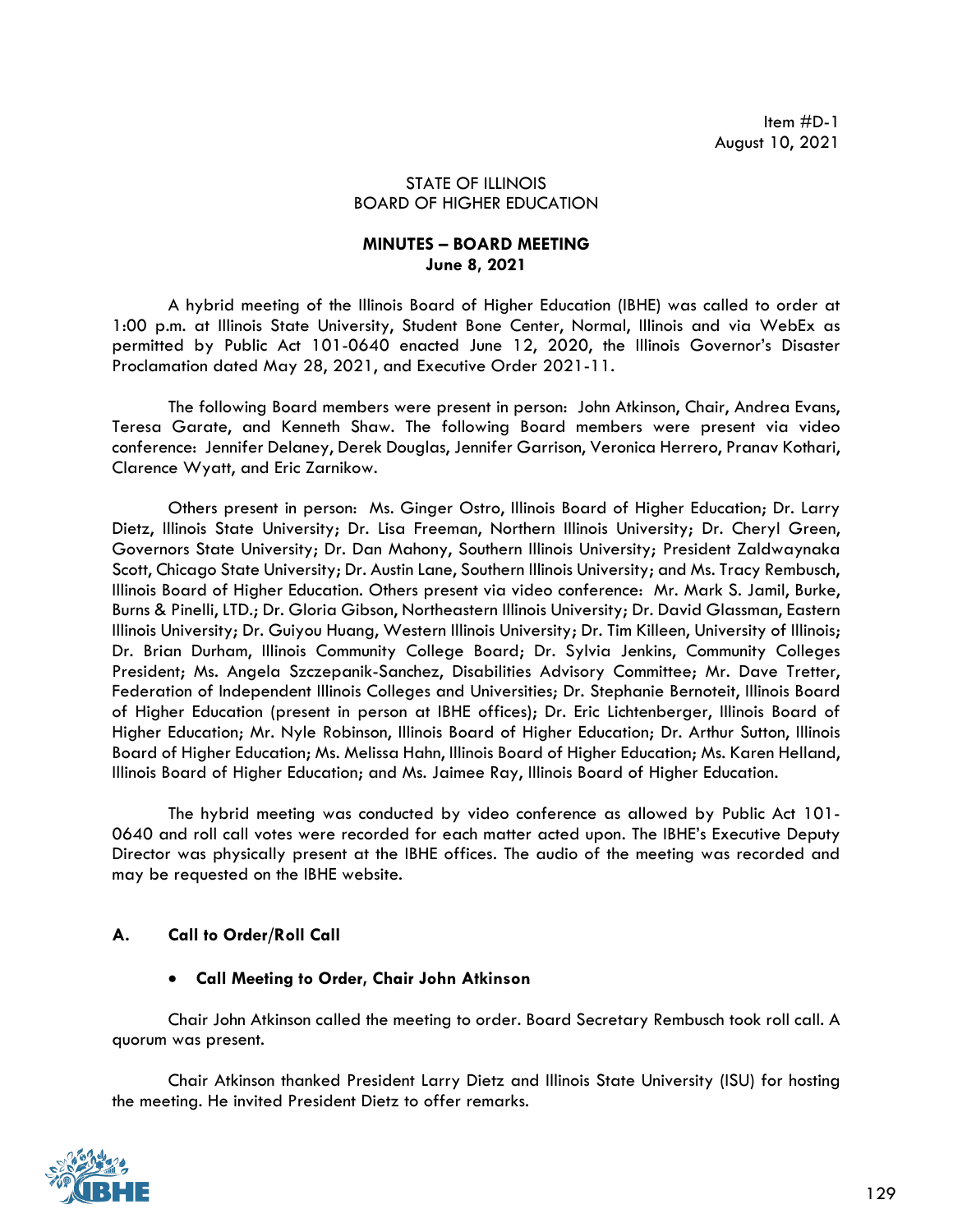President Dietz expressed that ISU is delighted to host the IBHE and to see others in attendance and via video conference. He informed the group that Dr. Lisa Freeman of Northern Illinois University (NIU) will be taking over his role as convener of the presidents and chancellors of public universities.

President Dietz commented that the universities are happy to have a flat budget and the students will benefit from the Monetary Award Program (MAP) and AIM HIGH funding. Dr. Dietz reported that ISU looks forward to a back-to-normal academic year with face-to-face instruction and full residence halls. He remarked that despite the pandemic, ISU accomplished a great deal during the 2021 academic year—they enrolled over 20,000 students with over 93 percent from Illinois and approximately 9,000 students graduated. President Dietz informed the group that ISU remains in the nation's top echelon for graduation and retention rates. He stated ISU has added to their leadership cabinet with the university's assistant to the president for diversity and inclusion. President Dietz reported that a new multi-cultural center will be opened in the fall, and he added that their comprehensive fundraising campaign called Redbirds Rising raised over \$180 million.

President Dietz announced it is with mixed emotions that he is retiring from higher education after a 50-year plus career. He reported that Dr. Terri Goss Kinzy has been appointed as ISU's 20th president, and she begins her duty on July 1. Dr. Dietz thanked the group of presidents and chancellors of the public universities as well as the private sector institutions, Dave Tretter, and the community college presidents. President Dietz thanked the former IBHE Board members, executive directors, and chairs and offered a special thanks to Ginger Ostro and Chair John Atkinson for their leadership in the state.

## • **Welcome and remarks by Chair John Atkinson**

Chair Atkinson noted that the hybrid meeting reflects the first step in a process that, we hope, will bring us back together in person over the coming months. He said we adapted to the virtual world and are now taking steps to re-enter the actual world. We are in person today due to the availability of vaccines. Many of our campuses have undertaken efforts to make sure students have been vaccinated. He informed the group that in late April, the Illinois Department of Public Health (IDPH) partnered with colleges and universities on College Vaccination days, to encourage students to get vaccinated before they left for the summer. During that timeframe, there was a 67 percent increase in the number of 18- to 22-year-olds who were vaccinated. He asked all listening to share the message broadly that vaccines are important and are widely available.

Chair Atkinson remarked that the General Assembly had just concluded, and it was a busy session and strong one for higher education. He reported that the higher education budget includes stable funding for institutions of higher education along with several key initiatives which include \$1 million for the launch of the Common Application and supported investments in the higher education strategic plan, MAP, and College Illinois. He thanked Governor Pritzker and the members of the General Assembly for their leadership and support.

Chair Atkinson acknowledged former Illinois State Senator, Pat McGuire. He has been a stalwart champion of higher education and a wise leader who laid the groundwork for the developments that will provide important opportunities for ensuring our higher education system continues to help individuals, families, and communities thrive. Chair Atkinson stated that Mr. McGuire was one of the four co-chairs of the Strategic Plan Advisory Committee. He said we are

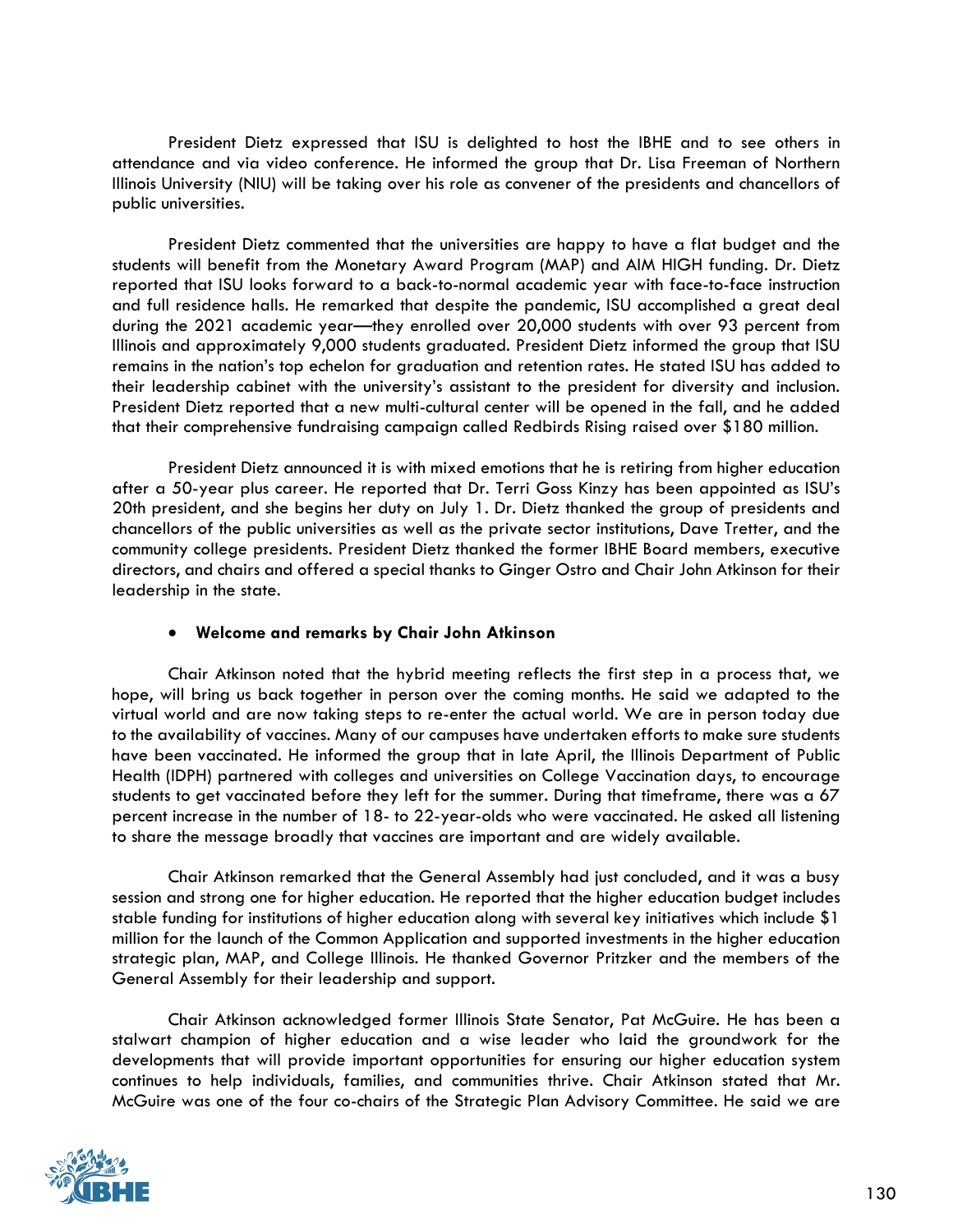thankful for his help in leading us through the planning process. Chair Atkinson reported that we are in the final stages and preparing the plan for publication and Board action. He added that we anticipate meeting June 15 to take action on the plan and asked everyone to check the IBHE website for updates.

# • **Remarks by Executive Director Ginger Ostro**

Ms. Ginger Ostro reported on the budget that was passed by the General Assembly. She said that the institutional funding provided is a stable level, the same as last year's which is incredible given the pandemic. Ms. Ostro discussed new investments for the MAP program, College Illinois, and the Common Application program. She noted that the budget contains \$250,000 for implementation of the Strategic Plan. Ms. Ostro thanked the Governor and the General Assembly for providing the support in the budget for higher education.

Ms. Ostro announced that we are in the final stages of the Strategic Plan and said she is grateful for the engagement of the advisory committee, the design work group members, the focus groups and the 10,000 people who participated in our survey.

## **B. Resolutions and Recognition – Action Items**

## 1. Consideration and Approval of Resolutions Honoring President Larry Dietz

Chair Atkinson stated that President Dietz will be retiring effective June 30 and he asked his fellow presidents if they would like to say a few words. Well wishes, words of appreciation, and stories of Dr. Dietz' leadership were offered by President Lisa Freeman of Northern Illinois University, President Zaldwaynaka Scott of Chicago State University, President Dan Mahony of Southern Illinois University, President Cheryl Green of Governors State University, Chancellor Austin Lane of Southern Illinois University, and President Guiyou Huang of Western Illinois University. Former Illinois State Senator Pat McGuire thanked Dr. Dietz personally and professionally for the time they worked together during his tenure.

Chair Atkinson read the Resolution honoring President Dietz. Dr. Kenneth Shaw, Dr. Andrea Evans, and Dr. Teresa Garate expressed their appreciation for the work done by President Dietz and congratulated him on his retirement.

*The Illinois Board of Higher Education on motion made by Dr. Kenneth Shaw and seconded by Dr. Andrea Evans, unanimously approved the Resolution honoring President Larry Dietz. The vote was: Yeas: Atkinson, Delaney, Douglas, Evans, Garate, Garrison, Herrero, Kothari, Matthews, Shaw, Wyatt and Zarnikow*

Chair Atkinson welcomed Deputy Governor Jesse Ruiz. Mr. Ruiz thanked President Dietz for his counsel and guidance. He then read a proclamation on behalf of Governor J.B. Pritzker.

2. Chair Atkinson read the Resolutions honoring outgoing student Board members Maria Cruz and Mackenzi Matthews.

*The Illinois Board of Higher Education on motion made by Dr. Teresa Garate and seconded by Mr. Pranav Kothari, unanimously approved the Resolution honoring Student Board Members Maria Cruz and Mackenzi Matthews. The vote was:*

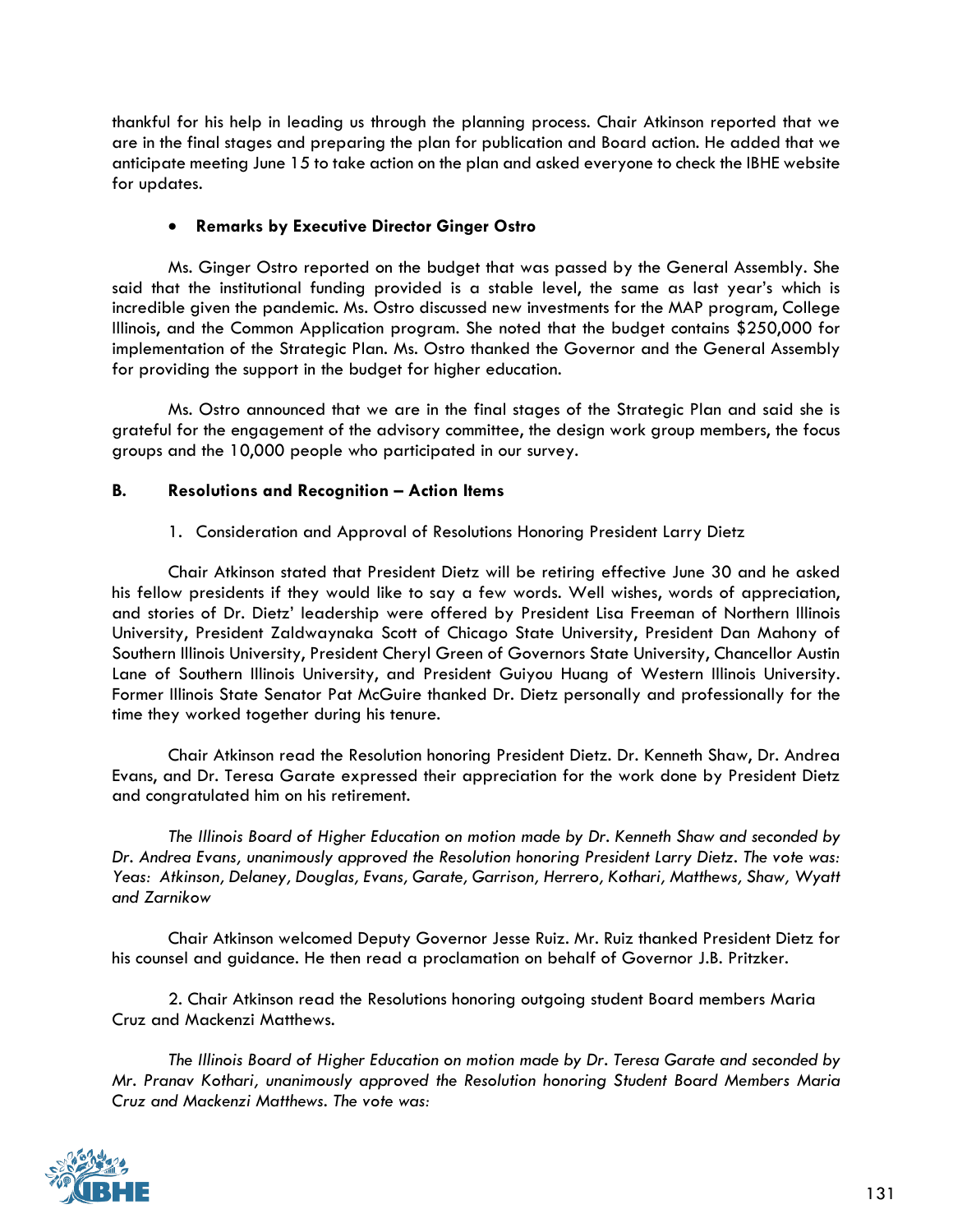*Yeas: Atkinson, Delaney, Douglas, Evans, Garate, Garrison, Herrero, Kothari, Matthews, Shaw, Wyatt and Zarnikow Nays: None*

**C. Reports and Updates**

# • **Advisory Committee Report – Disability Advisory Committee**

Ms. Angela Szczepanik-Sanchez serves as the representative for the Disability Advisory Committee (DAC). She provided an overview of the work done by the DAC this year which included addressing areas that promote retention and completion the students with disabilities and contributing to the work on our Strategic Plan. A few of the primary insights included clearing pathways so students get the support they need; finding more resources to create an inclusive and accessible campus; finding resources to support unique circumstances at each campus; and making course requirements and pathway to graduation as seamless as possible.

## • **Advisory Committee Report – Student Advisory Committee**

Ms. Mackenzi Matthews gave the Student Advisory Committee (SAC) report on behalf of Ms. Karilynn Samuels. Ms. Samuels serves as the SAC secretary and is a student government member at Harper College. Ms. Matthews reported that officers were elected in August of 2020 and subcommittees were suggested by students and included Affordability and Students Services. She stated some student issues were developed based on subcommittee work which included ensuring underrepresented students are accounted for and that there is a level playing field for all students; providing student support for financial aid and student debt concerns; keeping students in Illinois by keeping costs low and manageable; and ensuring all students are supported to achieve college success. Ms. Matthews added that SAC members were appointed to the strategic plan working groups. She noted that at the year-end meeting, SAC members provided feedback for next year's group.

## **D. Public Comment**

No one registered for public comment.

## **E. Action Items**

# **1. Consideration and Approval of New Units of Instruction at Public Community Colleges**

*The Illinois Board of Higher Education on motion made by Dr. Andrea Evans and seconded Mr. Derek Douglas by hereby grants authority to Black Hawk College to offer the Associate of Applied Science in Cybersecurity subject to the institution's implementation and maintenance of the conditions that were presented in its application and that form the basis upon which this authorization is granted. The vote was:*

*Yeas: Atkinson, Delaney, Douglas, Evans, Garate, Garrison, Herrero, Kothari, Matthews, Shaw, Wyatt and Zarnikow*

*Nays: None*

*And, hereby grants authority to the Frontier Community College to offer the Associate of Applied Science in Certified Medical Assistant and the Associate of Applied Science in Electrical* 

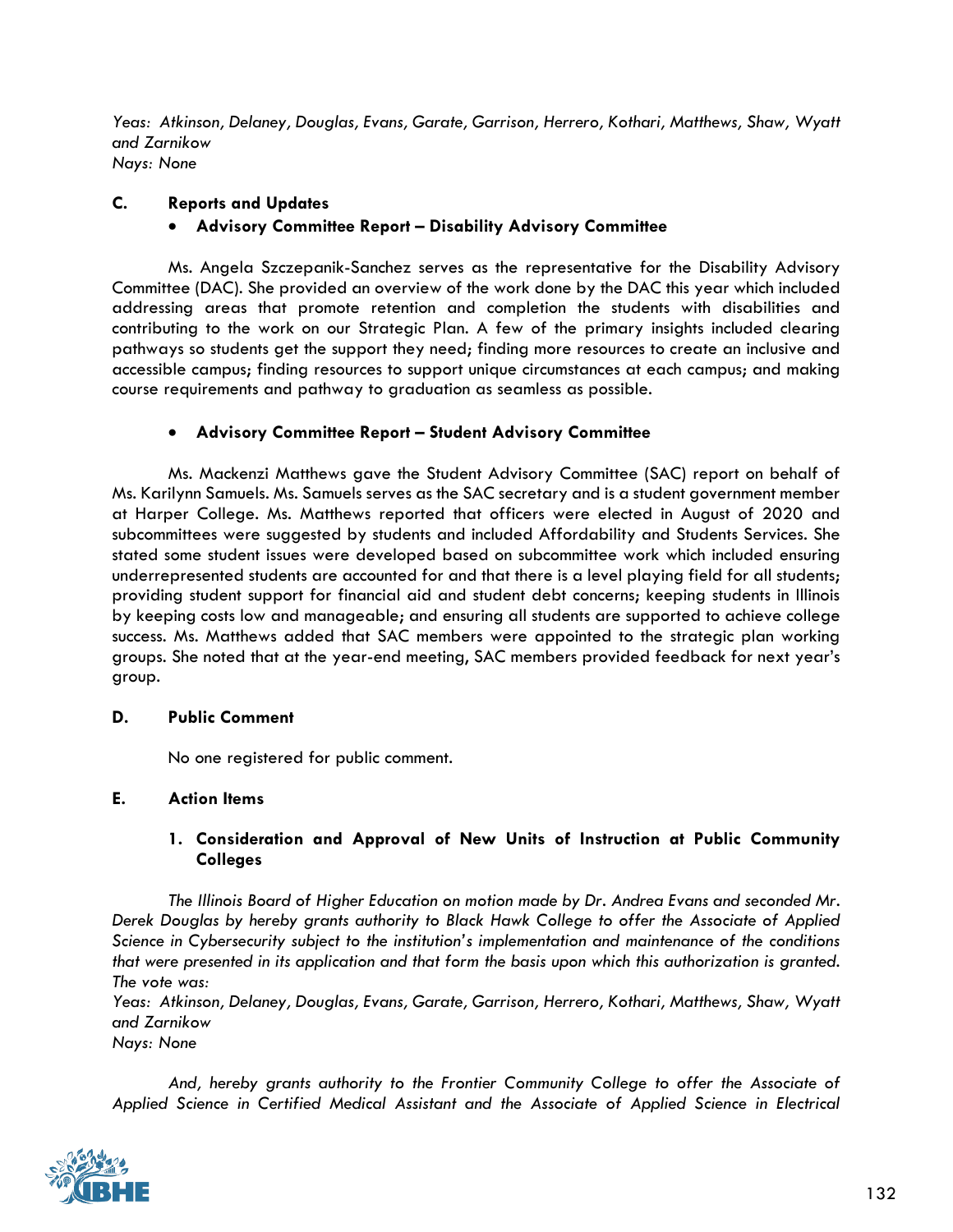*Distribution subject to the institution's implementation and maintenance of the conditions that were presented in its application and that form the basis upon which this authorization is granted.* 

## **2. Consideration and Approval of New Operating and/or Degree Granting Authority for Independent Institutions**

Mr. Derek Douglas asked about the plans by Northwestern Memorial Hospital to reach minority populations and other communities that may not have access to these jobs and educational opportunities. Dr. Diane Wayne from Northwestern Memorial Hospital stated that about one-third of their current student population is from traditionally underrepresented backgrounds in the medical field. She reported they have a coordinator in their human resource division that works with a number of community organizations to support recruitment and hiring from among underrepresented populations.

*The Illinois Board of Higher Education on motion made by Mr. Derek Douglas and seconded by Ms. Mackenzi Matthews hereby grants to Adler University authorization to grant a Post-Baccalaureate Certificate in Sex Therapy in the Chicago Region, subject to the institution's implementation and maintenance of the conditions that were presented in its application and that form the basis upon which this authorization is granted. The vote was:*

*Yeas: Atkinson, Delaney, Douglas, Evans, Garate, Garrison, Herrero, Kothari, Matthews, Shaw, Wyatt and Zarnikow*

*Nays: None*

*And, hereby grants authorization to Embry-Riddle Aeronautical University to operate in the West Suburban Region subject to the institution's implementation and maintenance of the conditions that were presented in its application and that form the basis upon which this authorization is granted.*

*And, hereby grants to Northwestern Memorial Hospital authorization to operate in the Chicago Region subject to the institution's implementation and maintenance of the conditions that were presented in its application and that form the basis upon which this authorization is granted.* 

*And, hereby grants authorization to Roosevelt University to operate in the South Metro Region subject to the institution's implementation and maintenance of the conditions that were presented in its application and that form the basis upon which this authorization is granted.*

*And, hereby grants to Chamberlain University authorization to grant a Master of Physician Assistant Studies in the Chicago Region, subject to the institution's implementation and maintenance of the conditions that were presented in its application and that form the basis upon which this authorization is granted.*

## **3. Consideration and Approval of New Units of Instruction, Public Service, and Research at Public Universities**

Dr. Shaw stated these approvals are heavily vetted and praised the staff for the work they are doing which gives the Board a very high comfort level regarding items that are proposed.

*The Illinois Board of Higher Education on motion made by Mr. Eric Zarnikow and seconded by Dr. Teresa Garate hereby grants to University of Illinois Springfield authorization to grant the Master of Science in Cybersecurity Management in the Central Region, subject to the institution's* 

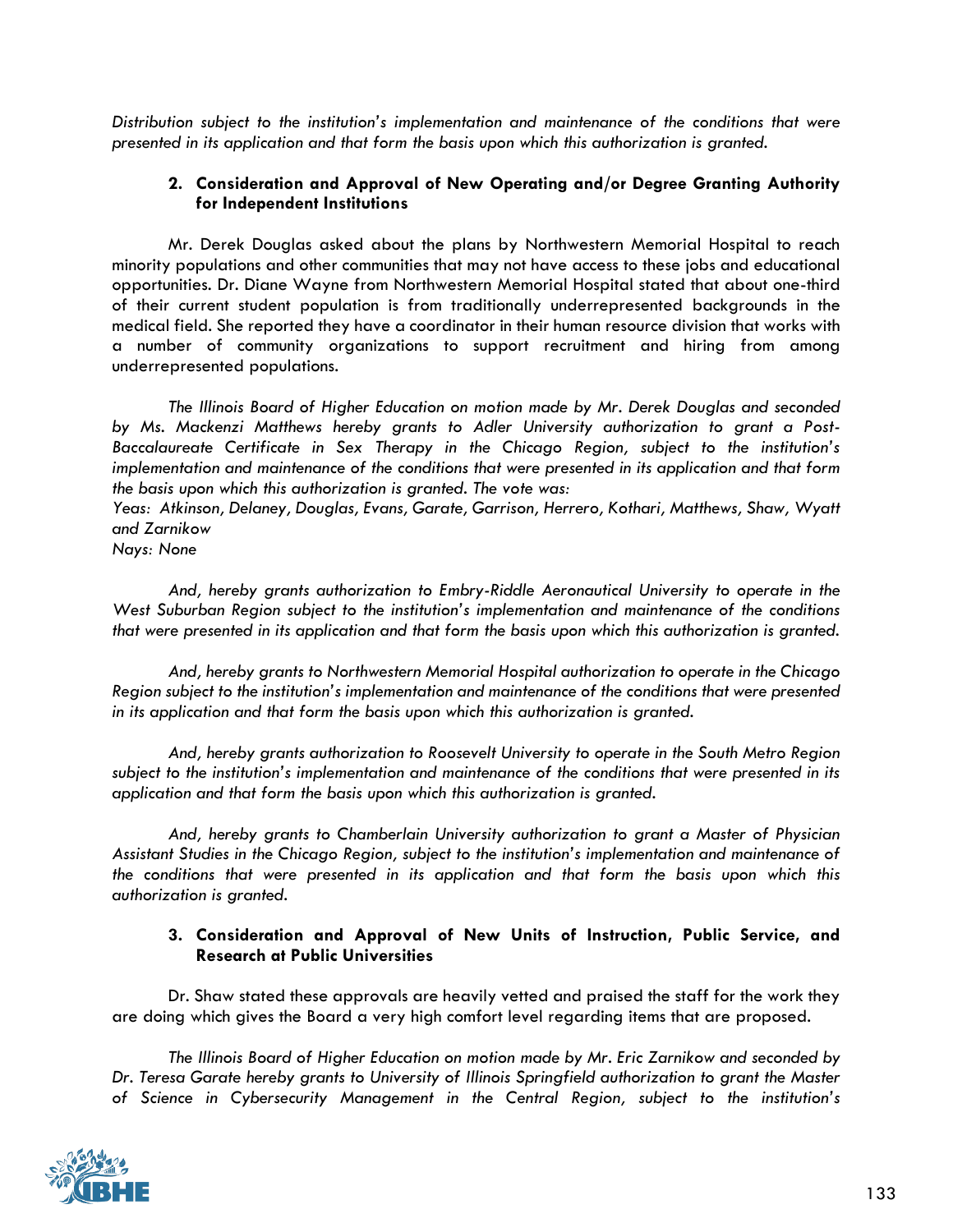*implementation and maintenance of the conditions that were presented in its application and that form the basis upon which this authorization is granted.* The vote was: *Yeas: Atkinson, Delaney, Douglas, Evans, Garate, Garrison, Herrero, Kothari, Matthews, Shaw, Wyatt and Zarnikow Nays: None*

*And, hereby grants to University of Illinois Springfield authorization to grant the Master of Science in Healthcare Informatics in the Central Region, subject to the institution's implementation and maintenance of the conditions that were presented in its application and that form the basis upon which this authorization is granted.*

*And, hereby grants to University of Illinois Springfield authorization to grant the Master of Science in Human Resource Management in the Central Region, subject to the institution's implementation and maintenance of the conditions that were presented in its application and that form the basis upon which this authorization is granted.*

*And, hereby grants to University of Illinois Urbana Champaign authorization to grant the Master of Science in Biomedical Image Computing in the Prairie Region, subject to the institution's implementation and maintenance of the conditions that were presented in its application and that form the basis upon which this authorization is granted.*

*And, hereby grants to University of Illinois Urbana Champaign authorization to grant the Master of Science in Integrative Biology in the Prairie Region, subject to the institution's implementation and maintenance of the conditions that were presented in its application and that form the basis upon which this authorization is granted.*

## **F. Consent Agenda Action Items**

*The Illinois Board of Higher Education on motion made by Dr. Jennifer Delaney and seconded by Dr. Clarence Wyatt unanimously approved Item Nos F-1 through F-9.* The vote was: *Yeas: Atkinson, Delaney, Douglas, Evans, Garate, Garrison, Herrero, Kothari, Matthews, Shaw, Wyatt and Zarnikow Nays: None*

Dr. Evans commented on the Diversifying Faculty in Illinois program and how proud she is that it continues to be funded. She stated that she will continue to support the program and feels it is critical for the overall goals of higher education in Illinois.

Ms. Veronica Herrero asked how the nurse educator fellowship program is working to diversify the program. Ms. Karen Helland stated data is being collected on those nominated and this is something that will be incorporated into this program.

# **1. Consideration and Approval of Diversifying Faculty in Illinois Program Fiscal Year 2022 Grant Allocation**

*The Illinois Board of Higher Education hereby authorizes the Executive Director to allocate the Fiscal Year 2022 appropriation for the DFI institutional grant awards (see Table 1) as specified by the statute and recommended by the DFI Program Board.*

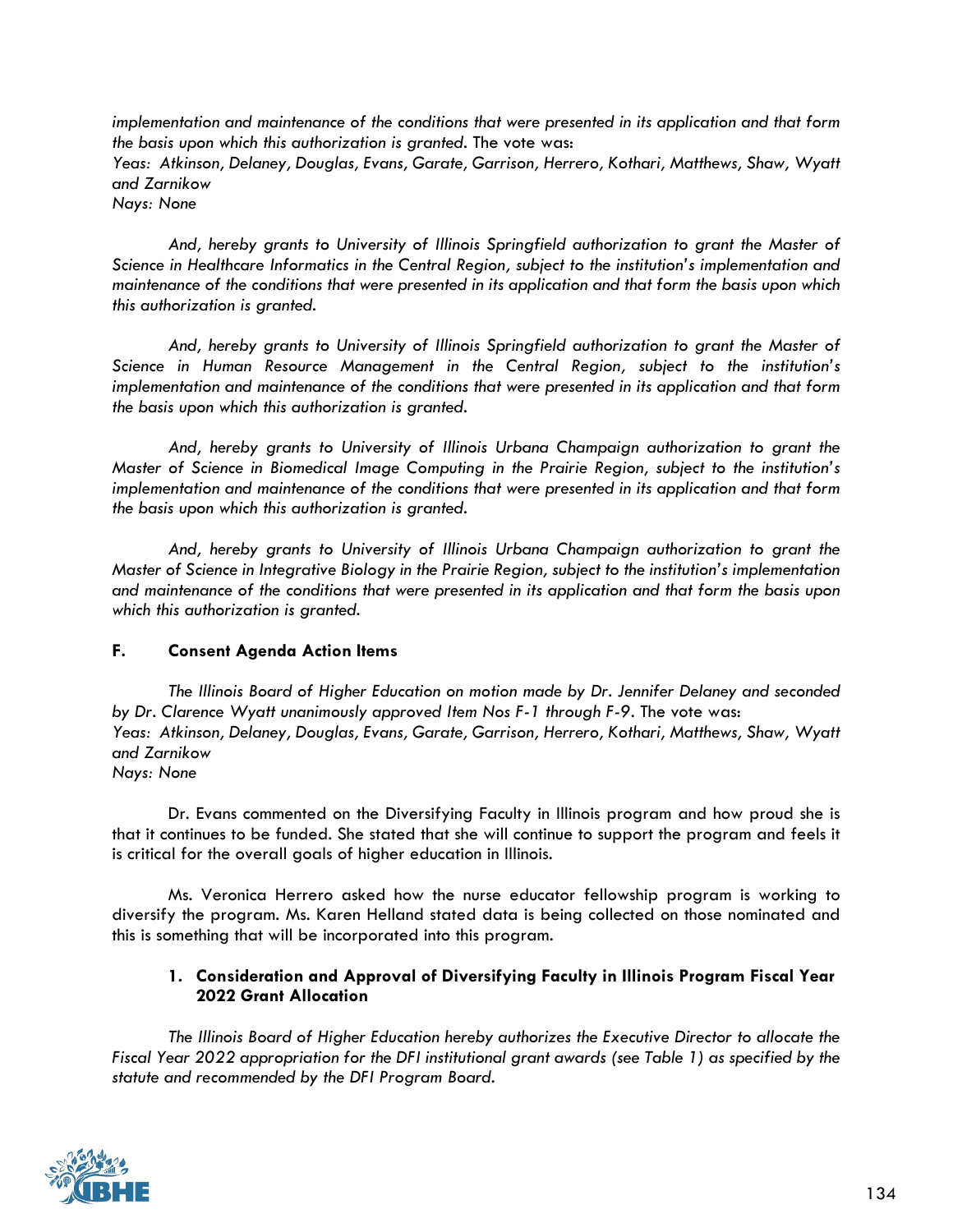## **2. Consideration and Approval of General Grants Fiscal Year 2022 Grant Allocation**

*The Illinois Board of Higher Education hereby authorizes the Executive Director to award the Fiscal Year 2022 General Grants, pending further action by the General Assembly and the Governor.*

# **3. Consideration and Approval of Illinois Cooperative Work Study Program Fiscal Year 2022 Grant Allocation**

*The Illinois Board of Higher Education hereby authorizes the Executive Director to allocate the anticipated Fiscal Year 2022 appropriation for the Illinois Cooperative work Study Grant as specified by statute and administrative rule. The Board authorizes the Executive Director to:*

- 1) Continue to monitor and determine eligibility of institutions pursuant to the statue (110 ILCS 225) and the rules implementing that statute (23 Ill. Adm. Code 1015);
- 2) To withhold payment or adjust a grant allocation, if necessary, to conform to existing statute, rule, or available funding or to assure compliance with any previous grant agreements;
- 3) Distribute equitably all grant awards to eligible ICWS institutions:
	- a. Expand opportunities for students to pursue internships, clinical placement, cooperative programs with business and industry, and other work opportunities linked to a student's academic program;
	- b. Strengthen cooperation between higher education, business, industry, and government;
	- c. Encourage social and community service;
	- d. Maximize the use of matching contributions from business and industry and governmental and social agencies;
	- e. Create new opportunities for public/private partnerships;
	- f. Integrate other components of student financial aid to reduce reliance on student loans; and
	- g. Encourage students to seek permanent employment in Illinois.
- 4) Re-allocate funds between projects, fund other projects as necessary, and allocate any remaining funds at the end of the fiscal year.

## **4. Consideration and Approval of Nurse Educator Fellowship Program Fiscal Year 2022 Grant Allocation**

*The Illinois Board of Higher Education hereby authorizes the Executive Director to allocate the anticipated Fiscal Year 2022 appropriation for the Nurse Educator Fellowship program as specified by statute and administrative rule and in consultation with the Illinois Nursing Workforce Center. The Board authorizes the Executive Director to:* 

*1) Notify institutions when a state appropriation to the program has been made;* 

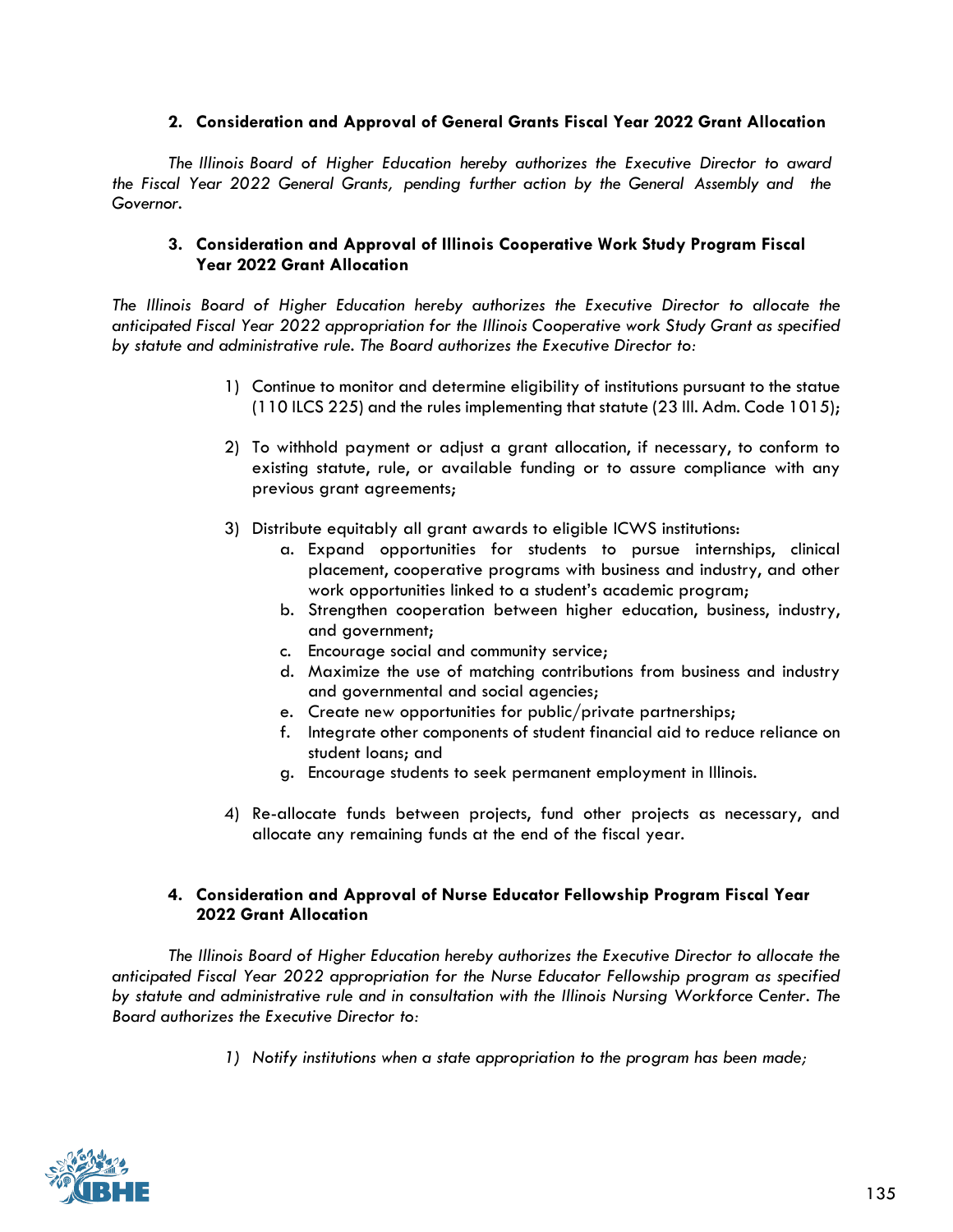- *2) Determine eligibility of nursing schools and nominees; evaluate, score, and rank nominees; and select nominees for funding, pursuant to statute (110 ILCS 205/9.32) and the rules implementing the statute (23 Ill. Adm. Code 1105);*
- *3) Distribute awards to nursing schools on behalf of fellows; and*
- *4) Provide the Board with the list of nurse educators selected for funding and their nominating institutions at the December 2021 Board meeting.*

## **5. Consideration and Approval of Nursing School Grant Program Fiscal Year 2022 Grant Allocation**

*The Illinois Board of Higher Education hereby authorizes the Executive Director to allocate the anticipated Fiscal Year 2022 appropriation for the Nursing School Grants Program as specified by statute and administrative rule. The Board authorizes the Executive Director to:*

- *1) Notify eligible institutions when a state appropriation has been made for the Fiscal Year 2022 Nursing School Grant Program;*
- *2) Determine eligibility of institutions pursuant to statute (110 ILCS 205/9.31) and the rules implementing the statute (23 Ill. Adm. Code 1100);*
- *3) Evaluate, score, and rank proposals;*
- *4) Select the proposals for funding in collaboration with the Illinois Nursing Workforce Center;*
- *5) Distribute grant awards to eligible nursing schools; and*
- *6) Provide the Board with information about the proposals selected for funding and the award amounts at the December 2021 Board meeting.*

## **6. Consideration and Approval of Board Meeting Minutes – March 8, 2021**

*The Illinois Board of Higher Education unanimously approved the Minutes of the Board Meeting of March 8, 2021.*

## **7. Consideration and Approval of Strategic Plan Board Meeting Minutes – February 23, 2021**

*The Illinois Board of Higher Education unanimously approved the Minutes of the Strategic Plan Board Meeting of February 23, 2021.*

#### **8. Consideration and Approval of Strategic Plan Board Meeting Minutes – April 14, 2021**

*The Illinois Board of Higher Education unanimously approved the Minutes of the Strategic Plan Board Meeting of April 14, 2021.*

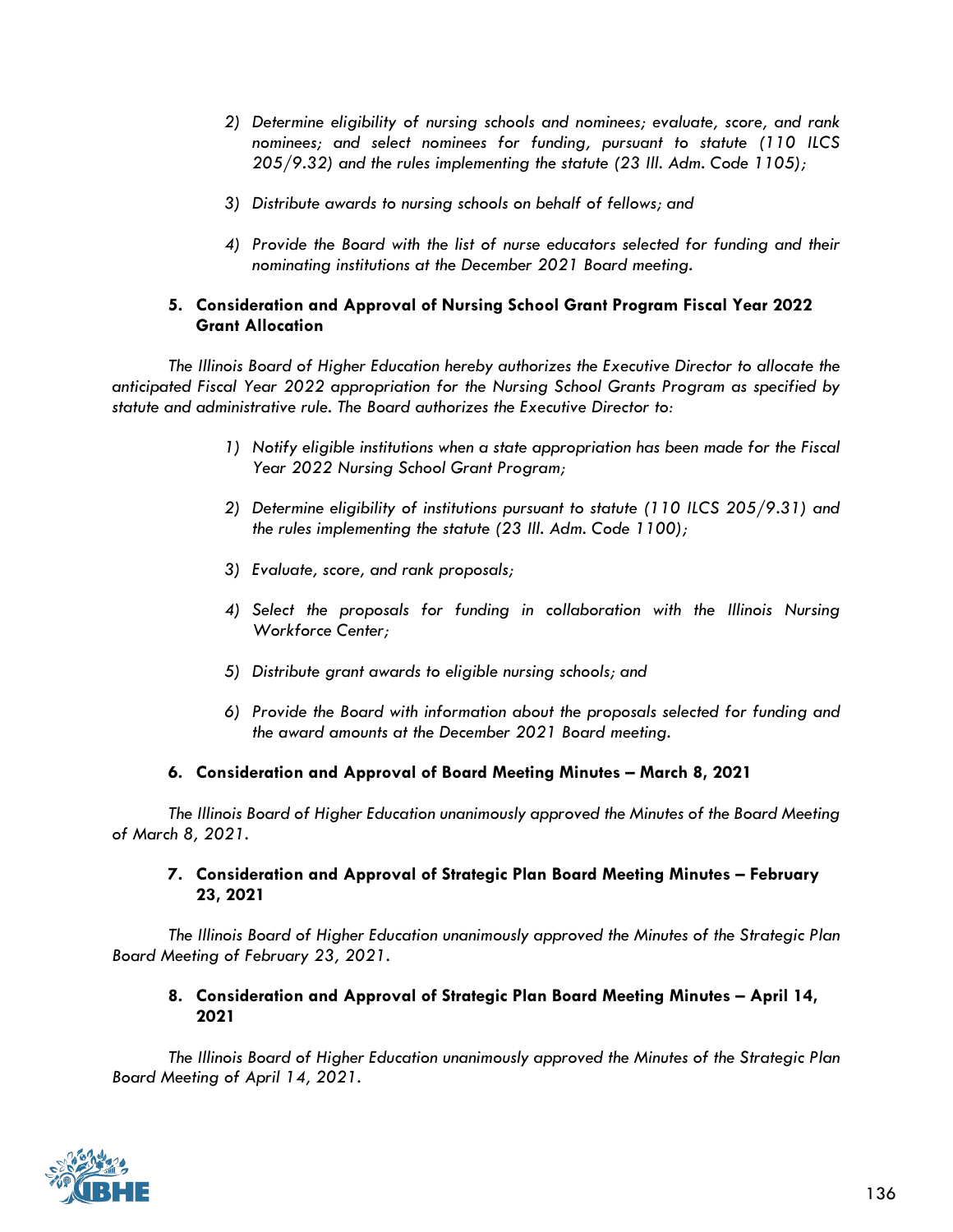## **9. Consideration and Approval of Fiscal Year 2021 Financial Report as of April 30, 2021**

*The Illinois Board of Higher Education unanimously approved the Fiscal Year 2021 Financial Report as of April 30, 2021.*

# **G. Informational Items Not Requiring Board Action (Written Reports)**

1. Report on Fiscal Year 2021 Nurse Educator Fellowship Grant Awards

2. Report on Fiscal Year 2021 Nursing School Grant Awards

## **H. Executive Session**

Executive Session for the Purpose of Discussing Matters Pursuant to Sections 2(c)(1) and 2(c)(21) of the Open Meetings Act

Chair Atkinson asked that the Board go into Executive Session for the purpose of discussing personnel issues pursuant to Section 2(c)(1) and 2(c)(21) of the Open Meetings Act*.* 

*Mr. Derek Douglas made the motion to move the Illinois Board of Higher Education into executive session. Dr. Kenneth Shaw seconded the motion. The vote was: Yeas: Atkinson, Delaney, Douglas, Evans, Garate, Garrison, Herrero, Kothari, Matthews, Shaw, Wyatt and Zarnikow Nays: None*

The Board moved into executive session.

Reconvene in Open Session at 3:00 p.m.

#### **I. Consideration and Approval of Confidentiality of Executive Session Minutes and Destruction of Verbatim Recordings – Action Item**

*On motion by Mr. Eric Zarnikow and seconded by Dr. Clarence Wyatt the Illinois Board of Higher Education finds that the need for confidentiality still exists for the minutes of the closed session of: (a) the Board Meeting held on January 13, 2021, and (b) and that such minutes remain confidential. The vote was:*

*Yeas: Atkinson, Delaney, Douglas, Evans, Garate, Garrison, Herrero, Kothari, Shaw, Wyatt and Zarnikow*

*Nays: None*

## **J. Other Business**

Chair Atkinson read a Resolution honoring Dr. Barbara Wilson from the University of Illinois. Dr. Wilson has been named the 22<sup>nd</sup> president of the University of Iowa.

*The Illinois Board of Higher Education on motion made by Mr. Eric Zarnikow and seconded by Ms. Veronica Herrero, unanimously approved the Resolution honoring Dr. Barbara Wilson. The vote was:*